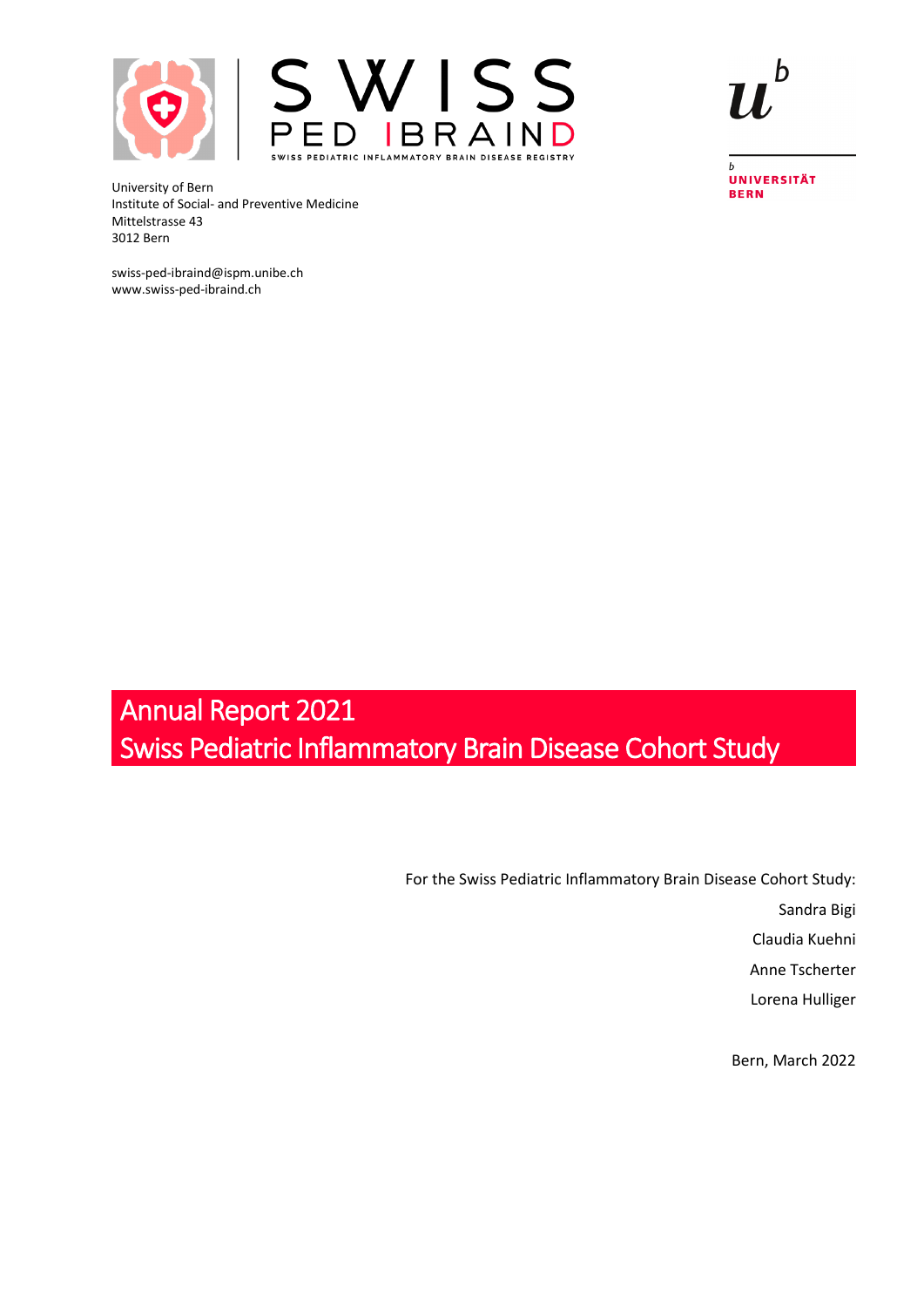## <span id="page-1-0"></span>1 Table of Contents

| $\mathbf{1}$   |     |  |  |
|----------------|-----|--|--|
| $\overline{2}$ |     |  |  |
| 3              |     |  |  |
| 4              |     |  |  |
|                | 4.1 |  |  |
|                | 4.2 |  |  |
|                | 4.3 |  |  |
|                | 4.4 |  |  |
|                | 4.5 |  |  |
|                | 4.6 |  |  |
| 5              |     |  |  |
| 6              |     |  |  |
| $\overline{7}$ |     |  |  |
| 8              |     |  |  |
|                |     |  |  |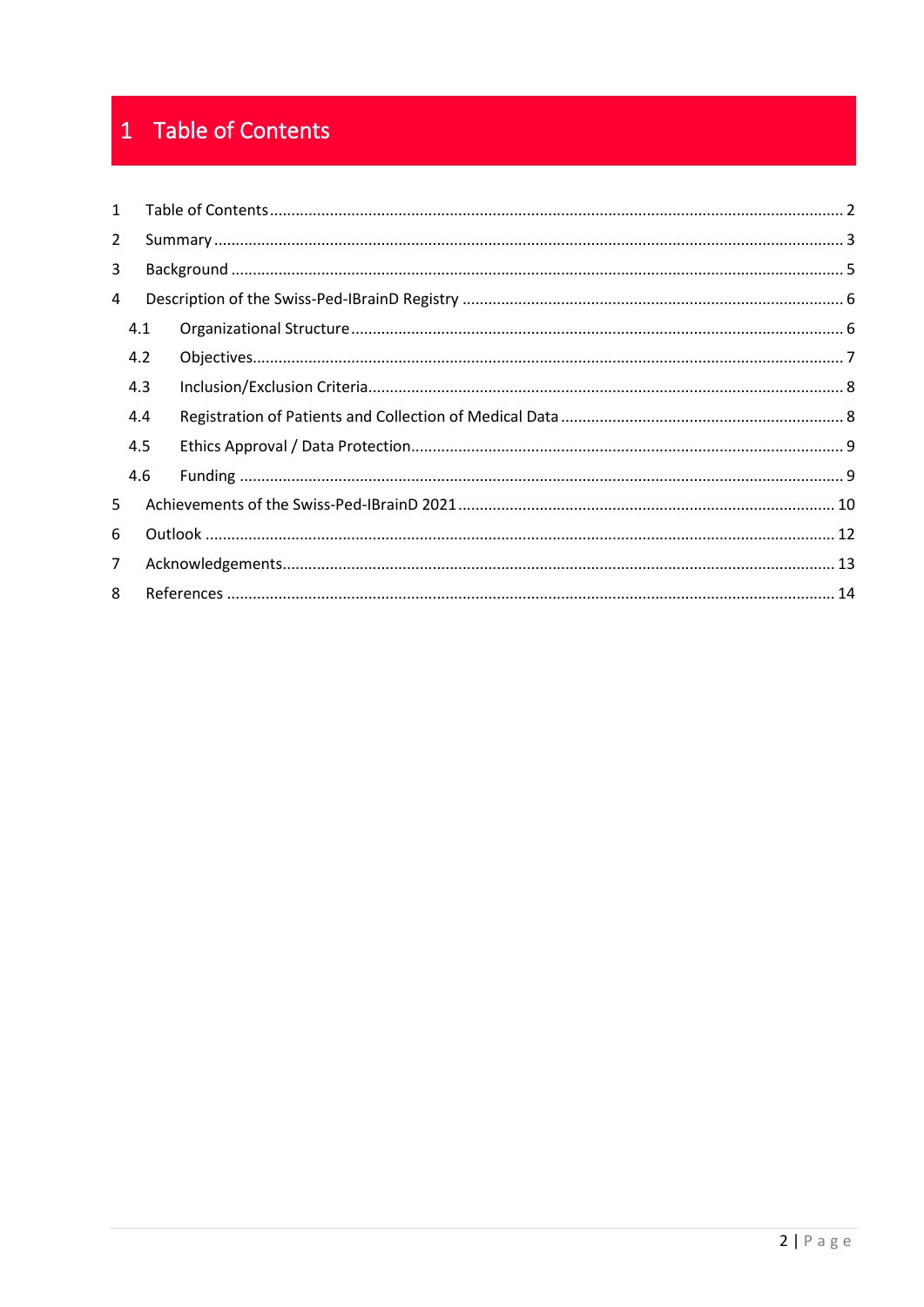## <span id="page-2-0"></span>2 Summary

#### **EN:**

### **«The Swiss Pediatric Inflammatory Brain Disease Cohort Study: A nationwide population-based registry to enhance epidemiological knowledge and improve care of pediatric onset MS and related disorders»**

The Swiss Pediatric Inflammatory Brain Disease Cohort Study (Swiss-Ped-IBrainD) has a registry at its core. We are currently building this registry to systematically collect medical data on pediatric patients suffering from inflammatory brain diseases (IBrainDs) such as multiple sclerosis (MS).

Our focus is on collecting extensive information on the diagnosis, disease course, and treatment of the included diseases. These data will come together to generate an accurate, high resolving image showing which areas of the diseased children's lives are affected and to what extent.

However, the registry is not just a simple data collection, it is a dynamic structure that promotes the communication and collaboration of the participating centers. It fosters a network of specialists in the field, who will not only help to gather knowledge but also to implement the acquired knowledge in the best interest of their patients. **We aim to improve the medical care as well as the quality of life of children affected by IBrainDs**.

We have achieved all the targets set for the year 2021:

- All clinics that have agreed to participate in the Swiss-Ped-IBrainD have been opened for patient recruitment. We initiated every site with a kick-off meeting attended by the executive office, the clinical lead, and the local study team.
- We have found a suitable validated questionnaire for our first survey study. We plan to include additional questions on patient perception of the diagnostic process, since this influences therapy adherence in adults.
- We held a first annual meeting with all local principal investigators. The meeting resulted in the formation of the Swiss-Ped-IBrainD Task Force. The Swiss-Ped-IBrainD Task Force discusses challenging cases from the clinics on a bimonthly basis.

#### **DE:**

### **«Die Schweizerische Pädiatrische Kohortenstudie zu entzündlichen Hirnerkrankungen: Ein landesweites Register mit dem Ziel, Multiple Sklerose und verwandten Erkrankungen bei Kindern besser zu verstehen und zu behandeln»**

Die schweizerische pädiatrische Kohortenstudie zu entzündlichen Hirnerkrankungen (Swiss-Ped-IBrainD) hat als Kernstück ein Register. Wir bauen dieses Register derzeit auf. Darin werden medizinische Daten von Patienten gesammelt, die als Kind an einer entzündlichen Hirnerkrankungen (IBrainDs) wie Multipler Sklerose (MS) erkrankt sind.

Unser Augenmerk liegt auf Daten zur Diagnose, dem Krankheitsverlauf und der Behandlung der verschiedenen IBrainDs. Aus diesen Daten soll ein genaues, hochauflösendes Bild von der Situation der Betroffenen in der Schweiz entstehen.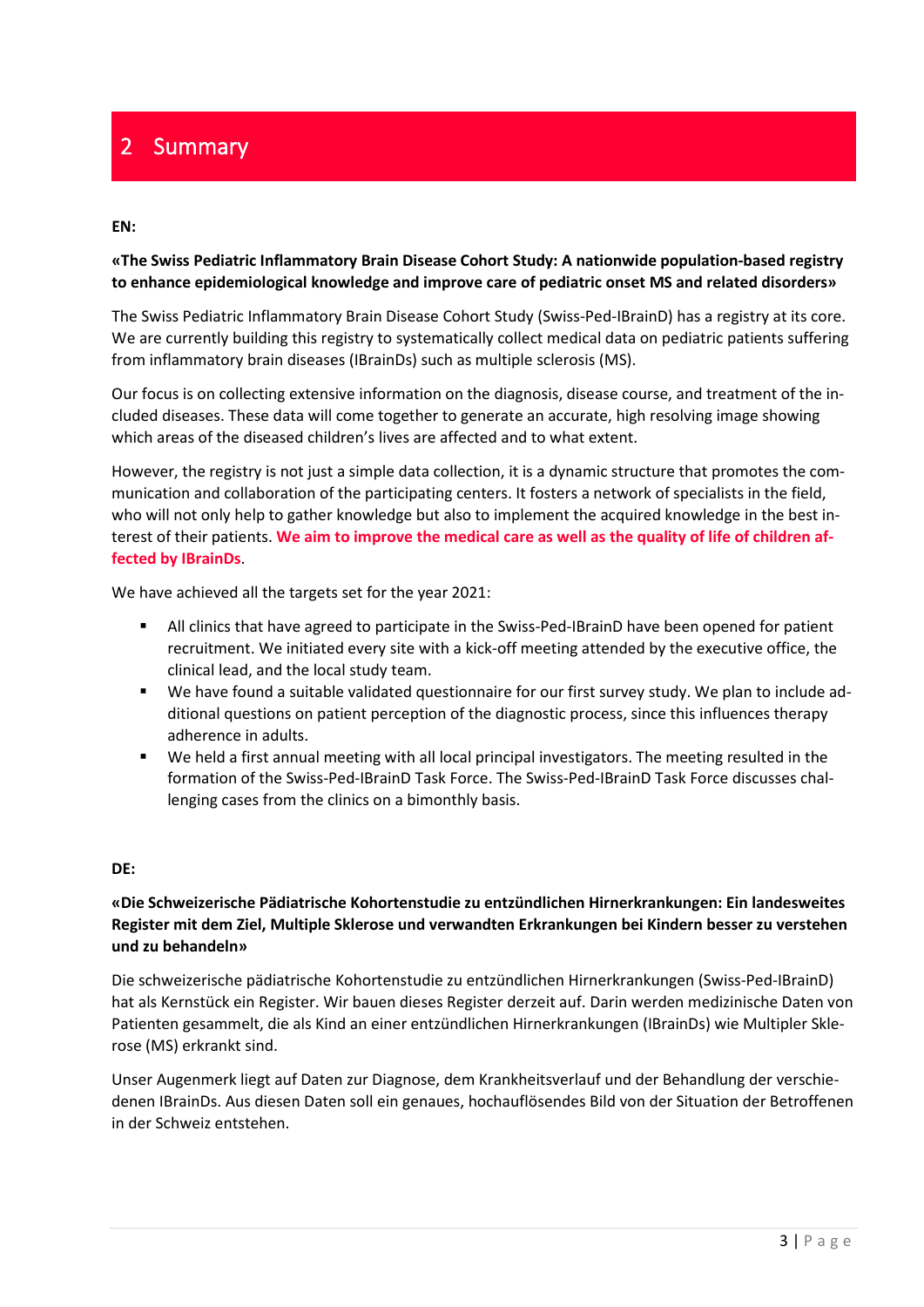Das Register ist aber nicht nur eine einfache Datensammlung. Es ist eine dynamische Struktur, die den Austausch und die Zusammenarbeit der beteiligten Spitalzentren fördert. Wir pflegen ein Netzwerk von Fachleuten. Diese helfen dabei Wissen zu schaffen und setzen das erworbene Wissen im besten Interesse ihrer Patienten um. **Unser Ziel ist es, die medizinische Versorgung und die Lebensqualität von Kindern mit IBrainDs zu verbessern**.

Wir haben alle für das Jahr 2021 gesetzten Ziele erreicht:

- Alle Kliniken, die sich zur Teilnahme am Swiss-Ped-IBrainD bereit erklärt haben, sind für die Patientenrekrutierung geöffnet. Alle Standorte wurden mit einem Kick-off-Meeting initiiert, an dem das Swiss-Ped-IBrainD Team, inklusive klinische Leitung, und das lokale Studienteam teilgenommen haben.
- Wir haben einen geeigneten, validierten Fragebogen für unsere erste Fragebogenstudie gewählt. Zusätzliche planen wir Fragen zur Wahrnehmung des Diagnoseprozesses durch die Patienten anzufügen, da diese die Therapietreue bei Erwachsenen beeinflusst.
- Wir haben ein erstes jährliches Treffen mit allen lokalen Prüfärzten abgehalten. Das Treffen führte zur Gründung der Swiss-Ped-IBrainD Task Force. Die Swiss-Ped-IBrainD Task Force bespricht alle zwei Monate schwierige Fälle aus den Kliniken.

### **FR:**

**« L'étude de cohorte suisse sur les maladies inflammatoires du cerveau à l'âge pédiatrique : Un registre national pour mieux comprendre et traiter la sclérose en plaques et maladies apparentées chez les enfants ».**

L'étude de cohorte suisse sur les maladies inflammatoires du cerveau à l'âge pédiatrique (Swiss-Ped-IBrainD) repose sur un registre. Nous sommes en train de mettre en place ce registre pour lequel nous recueillons des données médicales de patients atteints de maladies cérébrales inflammatoires d'origine pédiatrique (IBrainDs), comme la sclérose en plaques.

Notre objectif est de recueillir des informations détaillées relatives au diagnostic, à l'évolution de la maladie et au traitement des différentes IBrainDs. Ces données sont collectées afin de dresser un état des lieux précis de la situation des personnes concernées en Suisse.

Le registre n'est toutefois pas un simple recueil de données, mais une structure dynamique qui facilite la communication et la collaboration entre les centres participants. Il favorise un réseau de spécialistes du domaine, qui contribueront non seulement à rassembler les connaissances, mais aussi à les mettre en œuvre dans le meilleur intérêt de leurs patients. **Notre objectif est d'améliorer les soins médicaux ainsi que la qualité de vie des enfants atteints de IBrainDs.**

Nous avons atteint tous les buts fixés pour l'année 2021 :

- Toutes les cliniques qui ont accepté de participer au Swiss-Ped-IBrainD ont été ouvertes au recrutement de patients. Nous avons initié chaque site lors d'une réunion de lancement à laquelle ont participé les représentants du registre, la direction clinique et l'équipe d'étude locale.
- Nous avons sélectionné un questionnaire approprié et validé pour notre première enquête. Nous allons y inclure des questions supplémentaires sur la perception du processus diagnostique par les patients, un facteur qui influence grandement l'adhésion au traitement chez les adultes.
- Nous avons organisé une première réunion annuelle avec tous les investigateurs principaux locaux. Cette réunion a résulté dans la constitution de la Swiss-Ped-IBrainD Task Force qui discute tous les deux mois des cas difficiles provenant des cliniques.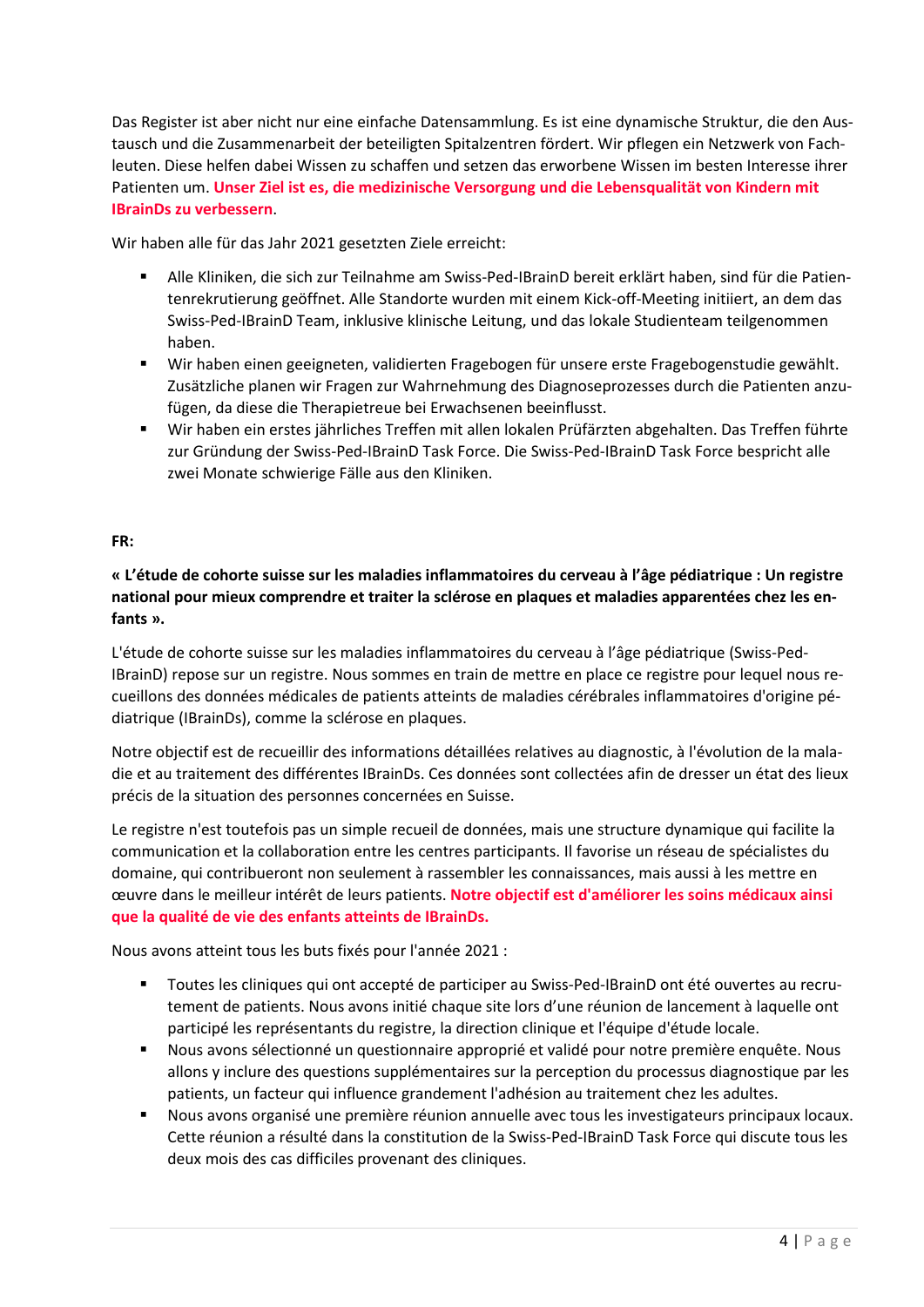## <span id="page-4-0"></span>3 Background

Pediatric onset MS and other IBrainDs are severe diseases affecting children and adolescents in a period of essential brain development. This possibly leads to a variety of focal neurological deficits as well as early cognitive impairment. In turn, the cognitive impairment may pose additional difficulties to everyday life and impact school performance and vocational achievements.

Timely diagnosis and treatment initiation as well as individually tailored management are important for a favorable disease course. However, the diagnosis of the different IBrainDs can be challenging, especially in young children, since their first acute inflammation is often accompanied by unspecific symptoms common to all IBrainDs. A systematic assessment of similarities and differences between clinical signs, symptoms, and diagnostic workup of different IBrainDs will enable faster and more reliable diagnosis.

Furthermore, neither epidemiological data nor information on health care management and disease outcome of pediatric IBrainD patients exist in Switzerland. Therefore, we are setting up a national registry, which will allow a deeper understanding of pediatric IBrainD epidemiology, clinical presentation, and management. Ultimately, the registry will improve the care of children suffering from an IBrainD in Switzerland.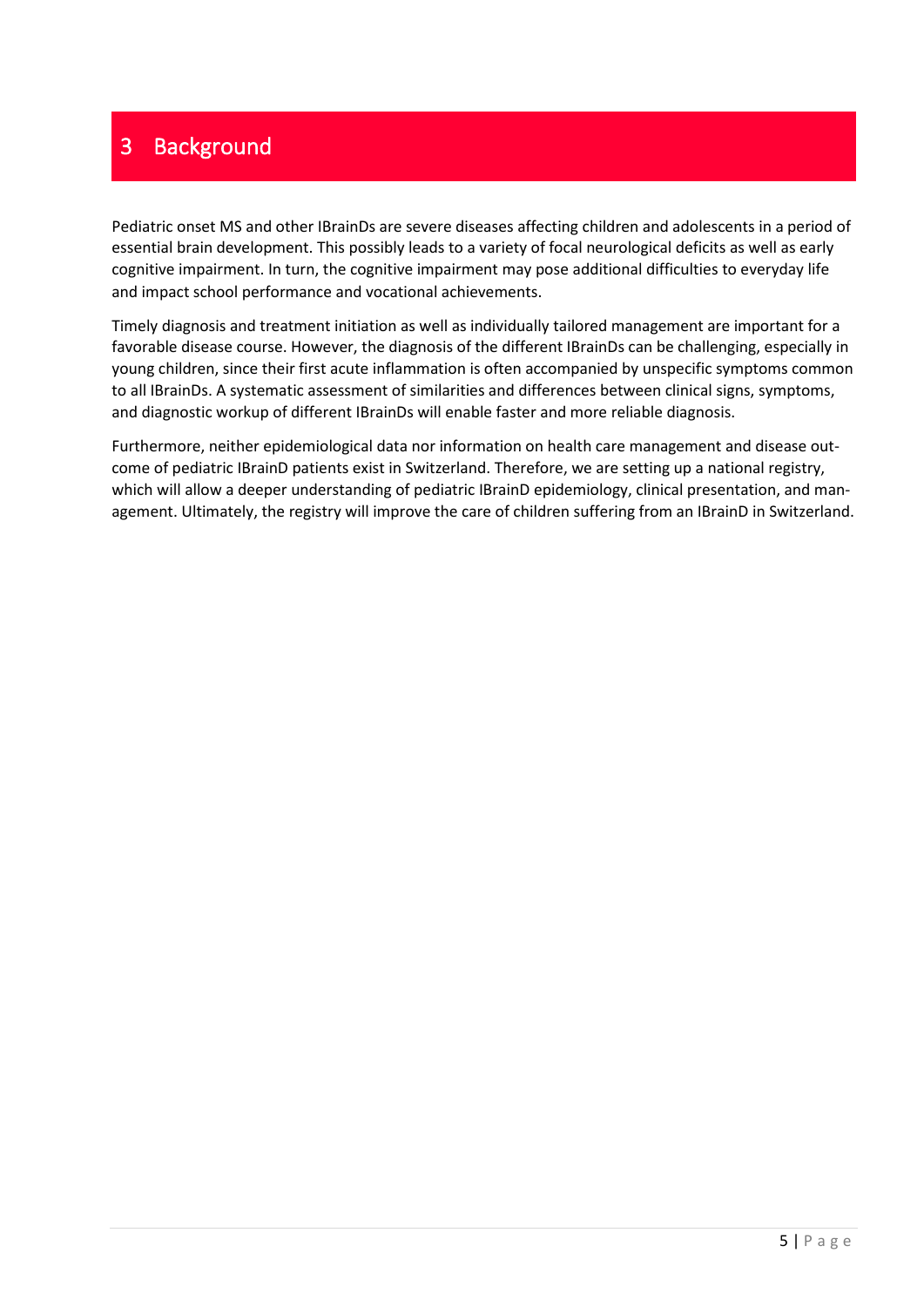## <span id="page-5-1"></span><span id="page-5-0"></span>4.1 Organizational Structure

The Swiss-Ped-IBrainD is run by an overall lead and an executive office in close collaboration (Table 1). The clinics are the university and cantonal hospitals who have agreed to participate in the Swiss-Ped-IBrainD. [Figure 1](#page-6-1) is an overview of the organizational structure of the Registry.

The overall lead of the registry is currently shared between the clinical lead and a legal representative at the ISPM. They share the overall responsibility for the registry as well as the making of directional decisions. In the near future, we plan to install a steering board. The steering board will include pediatric neurologists from participating clinics to complement the overall lead of the registry.

The executive office represents the operative part of the registry. It organizes various tasks such as the development and curation of documents (study plan, patient information, case report forms, standard operating procedures, etc.), set-up of the electronic database (RedCap), collection of data, submission of documents to the ethics committee, management of the finances, preparation of legal documents (e.g., study agreements), and maintenance of ways of dissemination.

The clinics have the fundamental task of recruiting patients for the registry and providing data/data access to the executive office.

| Lead                                                                                                               |                                                                                                             |                                       |  |  |  |  |
|--------------------------------------------------------------------------------------------------------------------|-------------------------------------------------------------------------------------------------------------|---------------------------------------|--|--|--|--|
| Sandra Bigi, PD MD                                                                                                 | Clinical lead                                                                                               | Inselspital Bern & ISPM University of |  |  |  |  |
|                                                                                                                    |                                                                                                             | Bern                                  |  |  |  |  |
| Claudia Kuehni, Prof. MD                                                                                           | Legal representative                                                                                        | <b>ISPM University of Bern</b>        |  |  |  |  |
| <b>Executive Office</b>                                                                                            |                                                                                                             |                                       |  |  |  |  |
| Claudia Kuehni, Prof. MD                                                                                           | Legal representative                                                                                        | <b>ISPM University of Bern</b>        |  |  |  |  |
| Anne Tscherter, PD PhD                                                                                             | Project advisor                                                                                             | <b>ISPM University of Bern</b>        |  |  |  |  |
| Lorena Hulliger, MSc                                                                                               | Project coordination                                                                                        | <b>ISPM University of Bern</b>        |  |  |  |  |
| <b>Clinics</b>                                                                                                     |                                                                                                             |                                       |  |  |  |  |
| Department of Child Neurology, University Hospital Bern, University of Bern, Bern, Switzerland                     |                                                                                                             |                                       |  |  |  |  |
| Department of Child Neurology, Luzerner Kantonsspital, Kinderspital Luzern, Luzern, Switzerland                    |                                                                                                             |                                       |  |  |  |  |
|                                                                                                                    | Department of Child Neurology, Kantonsspital Aarau, Clinic for Children and Adolescents, Aarau, Switzerland |                                       |  |  |  |  |
| Department of Child Neurology, University Children's Hospital Basel, University of Basel, Basel, Switzerland       |                                                                                                             |                                       |  |  |  |  |
| Department of Child Neurology, University Hospitals of Geneva (HUG), University of Geneva, Geneva, Switzerland     |                                                                                                             |                                       |  |  |  |  |
| Department of Child Neurology, Paediatric Institute of Southern Switzerland, Ospedale San Giovanni, Bellinzona,    |                                                                                                             |                                       |  |  |  |  |
| Switzerland                                                                                                        |                                                                                                             |                                       |  |  |  |  |
| Department of Child Neurology, University Children's Hospital of Zurich, University of Zurich, Zurich, Switzerland |                                                                                                             |                                       |  |  |  |  |
| Department of Child Neurology, University Children's Hospital Lausanne (CHUV), Lausanne, Switzerland               |                                                                                                             |                                       |  |  |  |  |
| Department of Child Neurology, Children's Hospital of Eastern Switzerland, St Gallen, Switzerland                  |                                                                                                             |                                       |  |  |  |  |
| Department of Child Neurology, Kantonsspital Winterthur, Social Paediatric Centre, Winterthur, Switzerland         |                                                                                                             |                                       |  |  |  |  |
| Division of Neuropaediatrics and Neuropsychology, Kantonsspital Graubünden, Department of Child and Adoles-        |                                                                                                             |                                       |  |  |  |  |
| cent Medicine, Chur, Switzerland                                                                                   |                                                                                                             |                                       |  |  |  |  |
| $\tau$ alela 1. Danistan, staff and nautisipation aligina                                                          |                                                                                                             |                                       |  |  |  |  |

*Table 1: Registry staff and participating clinics*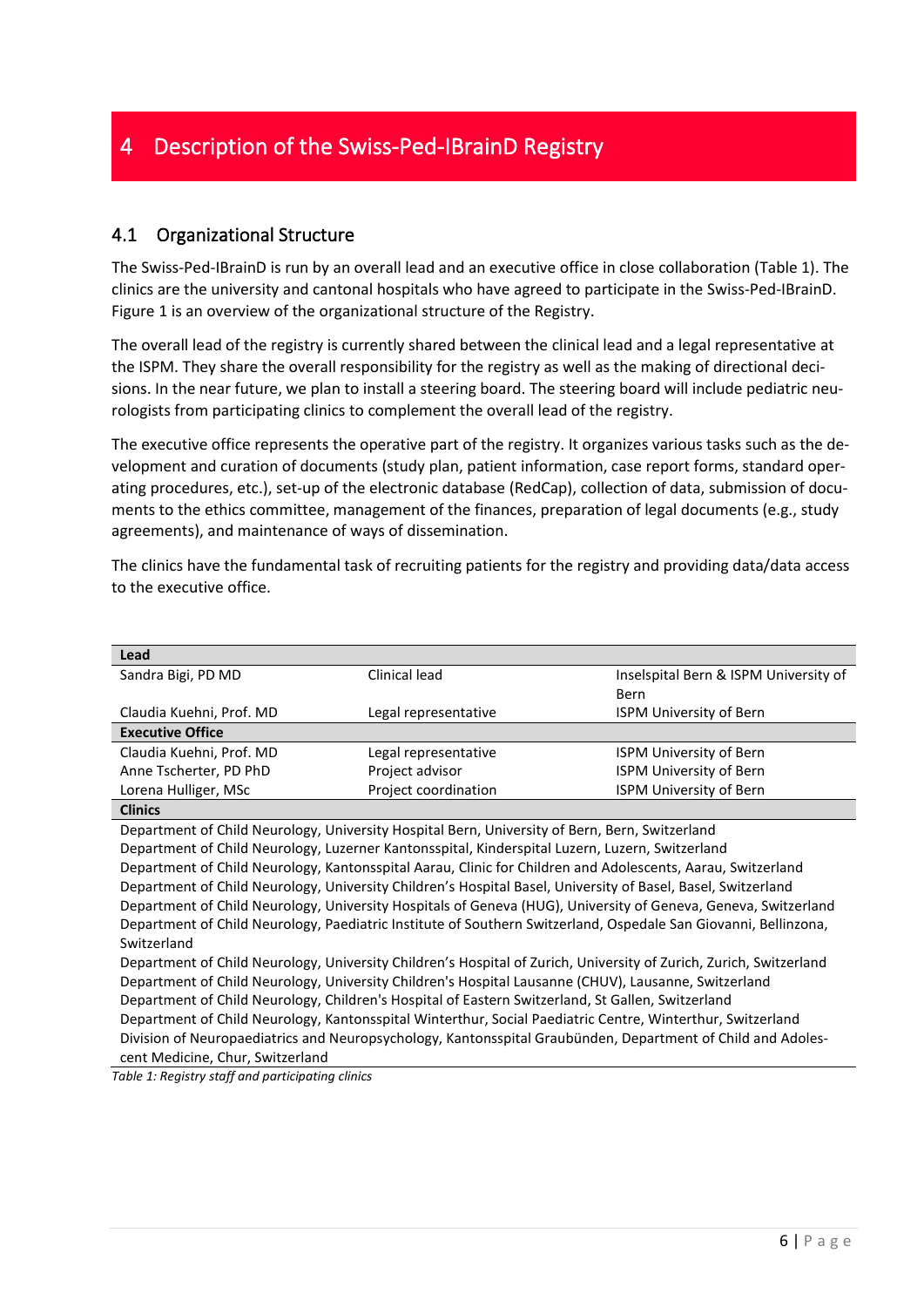

<span id="page-6-1"></span>*Figure 1: Organizational structure of the Swiss-Ped-IBrainD. \*The executive office shares gained knowledge with the clinics and provides a basis for future studies, which may be initiated by the clinics.*

At the end of 2021, we founded the «Swiss-Ped-IBrainD Task Force». The task force consists of the local principal investigators of the participating centers and additional members from complementing disciplines such as pediatric neuroradiology and neuropsychology.

The purpose of the task force is to discuss challenging cases from the sites and to develop and implement treatment guidelines. The pediatric IBrainD patients thus benefit directly from the knowledge exchange within this expert panel.

## <span id="page-6-0"></span>4.2 Objectives

The registry pursues the following goals:

1) Gathering representative, population-based epidemiological data on pediatric IBrainDs in Switzerland.

2) Monitoring treatment, clinical course, education, social aspects, and outcomes of pediatric IBrainD patients.

3) Providing a platform to facilitate research, national and international collaboration and exchange of knowledge between experts.

The registry thus addresses the increasing requests for medical trial participation and promotes the exchange with existing adult registries (e.g., Swiss MS Registry).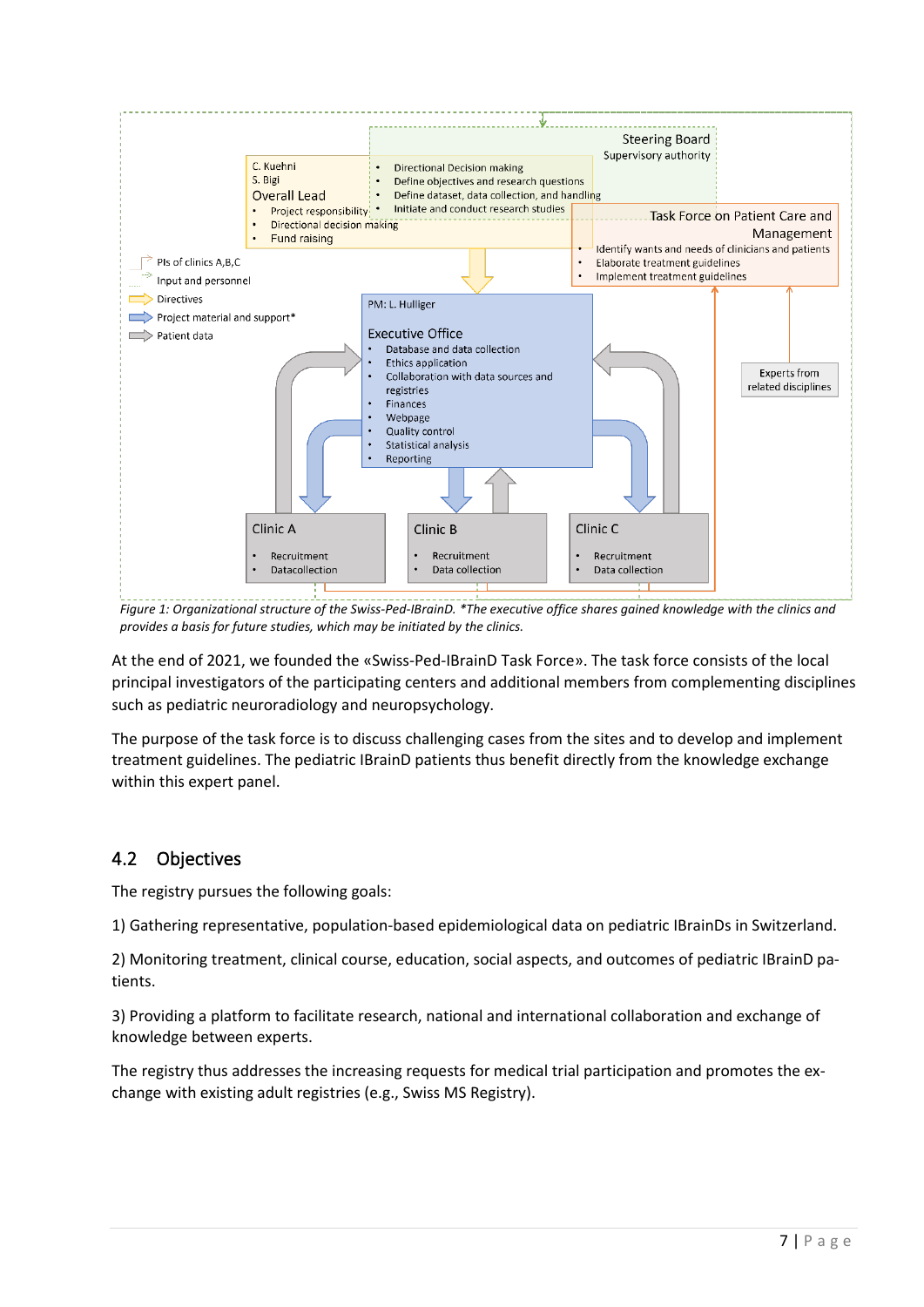## <span id="page-7-0"></span>4.3 Inclusion/Exclusion Criteria

The following patients qualify for inclusion: All patients living and/or treated in Switzerland living with an IBrainD specified in Table 2 with an onset before the age of 18.

| <b>Demyelinating diseases</b>                                                                               |  |  |  |  |
|-------------------------------------------------------------------------------------------------------------|--|--|--|--|
| Optic neuritis                                                                                              |  |  |  |  |
| Transverse myelitis                                                                                         |  |  |  |  |
| Acute disseminated encephalomyelitis                                                                        |  |  |  |  |
| Multiple sclerosis                                                                                          |  |  |  |  |
| Neuromyelitis optica spectrum disorders                                                                     |  |  |  |  |
| Antibody-associated diseases                                                                                |  |  |  |  |
| Anti-NMDA-R associated autoimmune encephalitis                                                              |  |  |  |  |
| Anti-GAD65 associated autoimmune encephalitis                                                               |  |  |  |  |
| Anti-AMPA-1/2 associated autoimmune encephalitis                                                            |  |  |  |  |
| Anti-Lgi-1 associated autoimmune encephalitis                                                               |  |  |  |  |
| Anti-CASPR-2 associated autoimmune encephalitis                                                             |  |  |  |  |
| Anti-GABA-1/2 associated autoimmune encephalitis                                                            |  |  |  |  |
| Onconeuronal antibody (Hu, Ri, Yo, Amphiphysin, CRMP-5, Ma-1, Ma-2, SOX-1) associated autoimmune encephali- |  |  |  |  |
| tis                                                                                                         |  |  |  |  |
| Hashimoto encephalopathy                                                                                    |  |  |  |  |
| <b>Other IBrainDs</b>                                                                                       |  |  |  |  |
| <b>CNS</b> vasculitis                                                                                       |  |  |  |  |
| CNS sarcoidosis                                                                                             |  |  |  |  |
| <b>CNS Lupus</b>                                                                                            |  |  |  |  |
| Rasmussen's encephalitis                                                                                    |  |  |  |  |

*Table 2: Included IBrainDs*

#### Excluded are patients with:

- 1) Neurological symptoms due to infectious diseases of the CNS
- 2) Genetic/metabolic causes of central demyelinating diseases
- 3) Neurological symptoms due to Guillain-Barré-Syndrome

## <span id="page-7-1"></span>4.4 Registration of Patients and Collection of Medical Data

Pediatricians, pediatric neurologists, neurologists, specialists in rehabilitation, and primary care physicians at the participating centers are responsible to identify children with the listed IBrainDs (see Table 2) during regular medical consultations. Upon identification, treating physicians inform patients and their parents orally and in writing about the Swiss-Ped-IBrainD. Patients who do not attend regular consultations (e.g., because they are no longer treated for their IBrainD, have transitioned to adult care, have relocated, etc.) and can therefore not be informed by the physician are sent an invitation to participate. Patients (and their legal representatives if applicable) who want to participate must give their informed consent. Once a patient consents to participate, his/her medical data will be entered in the database of the registry.

The diagnostic workup and treatment of patients continue as usual and are independent from participation; no examination will be carried out specifically for the Swiss-Ped-IBrainD.

Medical data is collected through the following sources: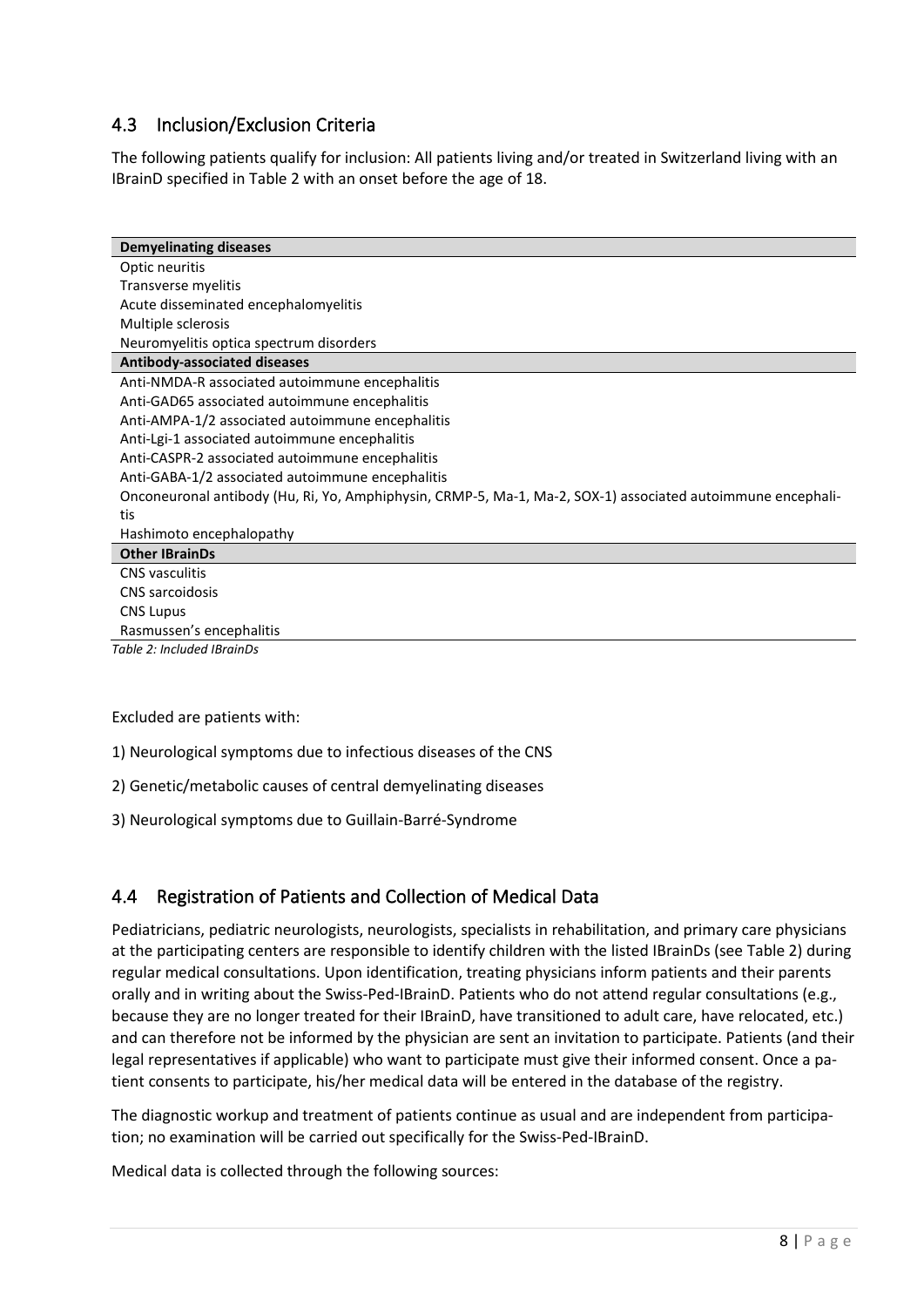- Medical records and reports
- Oral/written information from treating physician
- Oral/written information from patient/family
- Routine statistics and other medical registries
- Questionnaires for patients and families

The data collection focuses on diagnostic data, follow-up data, and data on relapses.

## <span id="page-8-0"></span>4.5 Ethics Approval / Data Protection

The Swiss-Ped-IBrainD project (title: «Swiss Pediatric Inflammatory Brain Disease Cohort Study», project number: 2019-00377) has been approved by the ethics committees of Bern, the Ethikkommission Nordwest- und Zentralschweiz (EKNZ), the Ethikkommission Ostschweiz (EKOS), and the ethics committee of Zürich. In 2021 the Swiss-Ped-IBrainD has additionally been approved by the remaining ethics committees of Lausanne, Geneva, and Bellinzona.

The transmission, storage, and analysis of health-related personal data within this project follow the current Swiss legal requirements for data protection and the Human Research Ordinance Art. 5. Data is always pseudonymized for analysis.

Health-related personal data are strictly confidential. They are handled with uttermost discretion and are only accessible to authorized personnel. Direct access to source documents for purposes of monitoring, audits, or inspections is permitted.

The data protection concept of ISPM ensures the secure handling of all sensitive data at ISPM and within Swiss-Ped-IBrainD. All employees are subject to the duty of confidentiality.

## <span id="page-8-1"></span>4.6 Funding

The Swiss-Ped-IBrainD is financed through third-party funds. The initial fundraising yielded 380'000 CHF. In 2021 the Swiss-Ped-IBrainD has been awarded further funding of 121'000 CHF.

We differentiate between peer-reviewed funding and other funding.

### **Peer-reviewed funding**

Our only peer-reviewed support comes from the Swiss MS Society. They provided us with a generous grant for the years 2020/2021.

### **Other funding**

The PedNet Bern has supported the project in its beginning with a start-up aid.

Roche Pharma (Switzerland) Ltd and Novartis Pharma Schweiz AG are further sponsors of the project. In 2021 we added Sanofi-Aventis (Schweiz) to our list of supporters from the pharmaceutical industry.

Additionally, the Fondation Johann Dürmüller-Bol has donated money to the Swiss-Ped-IBrainD for the coverage of material costs. The Swiss MS Society offered additional funding achieved through donations.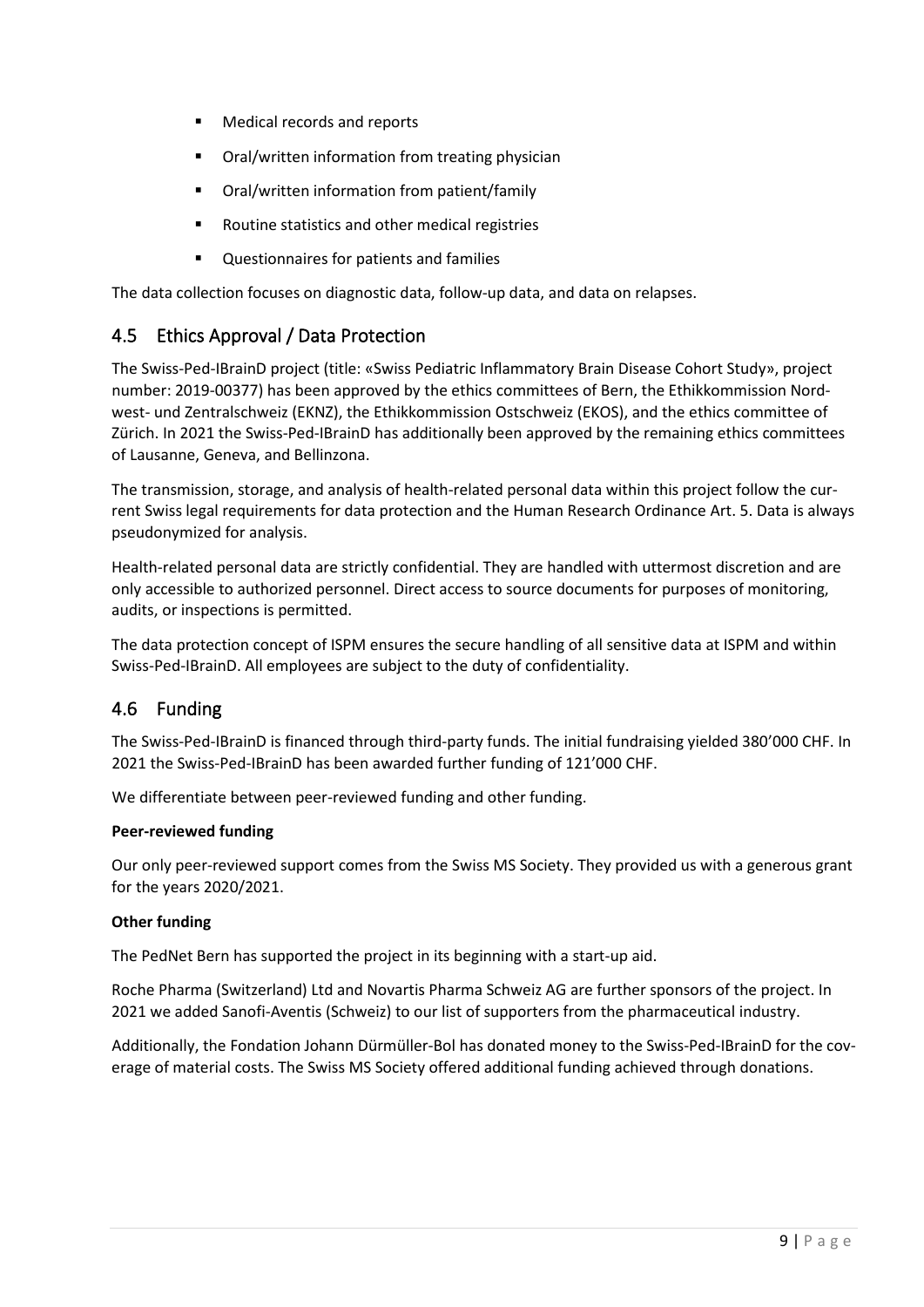## <span id="page-9-0"></span>5 Achievements of the Swiss-Ped-IBrainD 2021

The Swiss-Ped-IBrainD is a long-term project with a stepwise development. In our research plan we have defined the main goals for the first five years (2020-2024).

The declared goals for the year 2021 were:

1) All sites initiated

- 2) First questionnaire developed
- 3) First annual meeting held

### **All sites initiated**

All sites have been initiated. This means that all clinics who have agreed to participate are open for patient recruitment. We met with the principal investigators and study teams of all sites to initiate the screening and search of patients meeting the inclusion criteria of the Swiss-Ped-IBrainD. For that occasion, we compiled the study documents in Investigator Site Files. The Investigator Site Files include the site-specific patient information and informed consent forms as well as documents describing the inclusion procedure. During the initiation meeting we discussed patient screening, patient and parent information, informed consent procedure, and inclusion.

We are currently establishing individual patient recruitment and data collection workflows with every site. The heterogeneity of the participating sites (including differences in structure, clinic information system, team sizes, patient emergence, etc.) calls for tailored approaches with different levels of support by the executive office. All procedures conform with the study plan.

#### **First questionnaire developed**

Next year we want to conduct a survey study on the quality of life of children with MS and other IBrainDs. We have decided to first use a validated instrument for that purpose. One of the advantages of using a validated instrument is data comparability – which is important (particularly in the field of rare diseases) since we want to compare our results with those of other countries and contribute to the overall picture. We have therefore refrained from developing our own questionnaire. However, we plan to add questions about the experience of the diagnostic process.

#### **First annual meeting held**

We held the first annual meeting with all local principal investigators on November 12, 2021. The meeting led to the formation of the «Swiss-Ped-IBrainD Task Force». The purpose and constitution of the task force are detailed in section [4.1.](#page-5-1)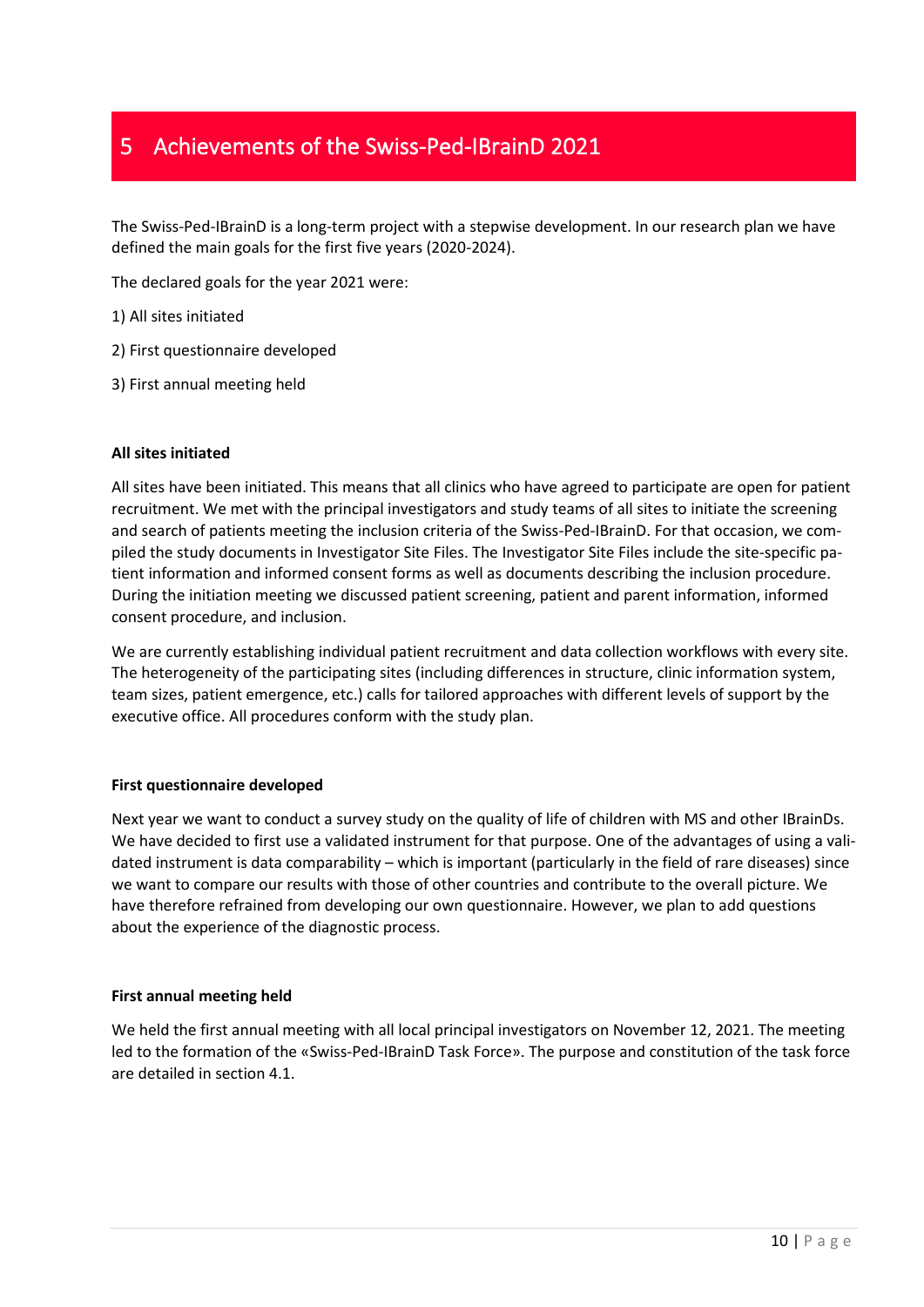### **Further achievements**

Beyond reaching our goals for the year 2021, we have started recruiting patients and collecting data. Until now, patient screening has yielded 181 potential participants, 50 of whom have already consented to participate in the Swiss-Ped-IBrainD registry. Preliminary results suggest pediatric onset MS to be the most common pediatric IBrainD in Switzerland.

We have also kept working on the Swiss-Ped-IBrainD RedCap database; Last year we established the variables of interest (reflecting the events of registration, diagnosis, follow-up, and relapse) and programmed our database accordingly. This year, after thorough testing we have set the database to "production" mode and are now entering the collected medical data of all those patients who have agreed to participate in the Swiss-Ped-IBrainD registry.

The presentation of the Swiss-Ped-IBrainD registry at the 46<sup>th</sup> annual meeting of the «Gesellschaft für Neuropädiatrie» which resulted in the publication of the congress abstract in the journal Neuropediatrics<sup>1</sup> was a further achievement of 2021.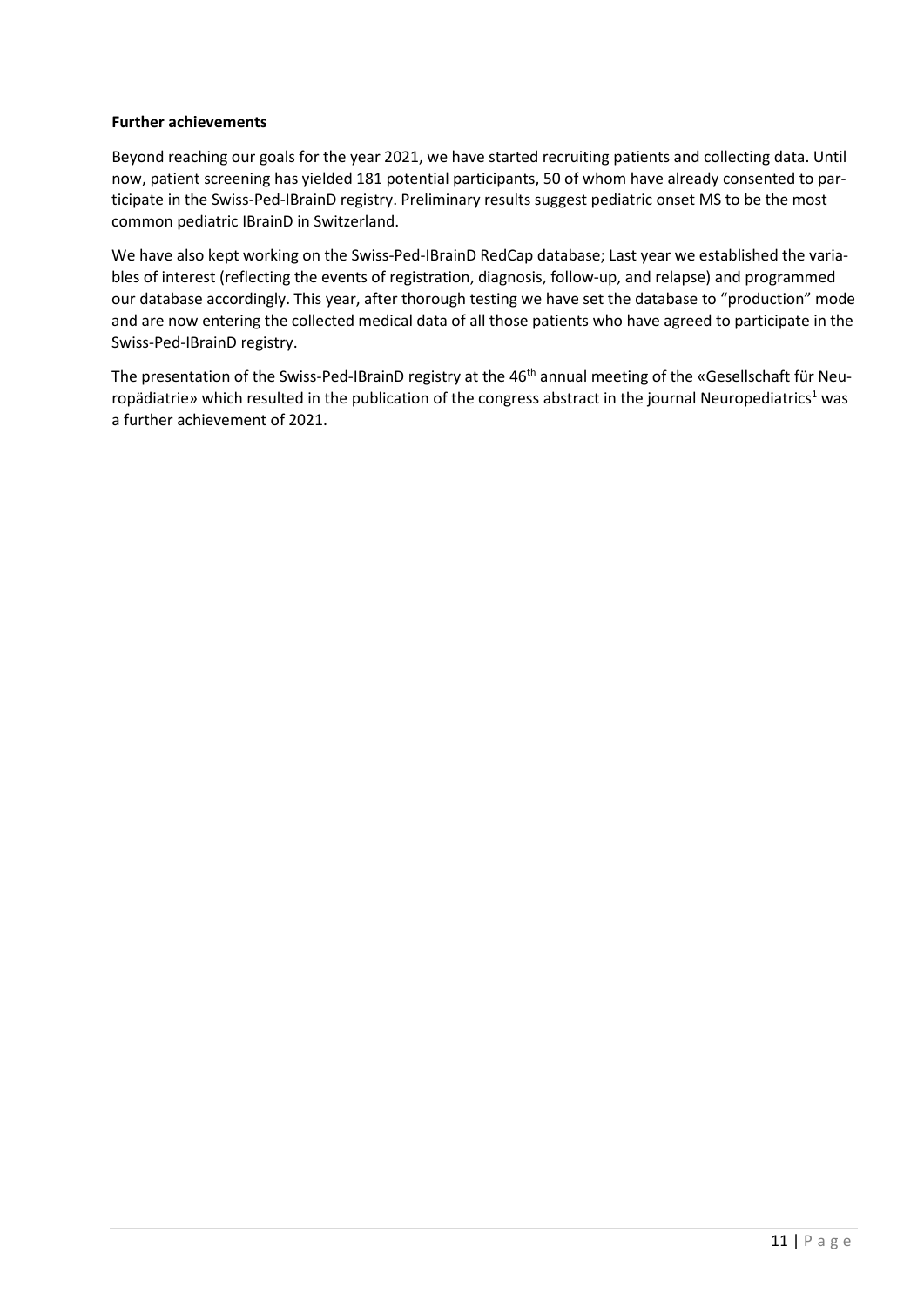## <span id="page-11-0"></span>6 Outlook

The declared goals for the year 2022 are:

- 1) Data collection initiated at all sites
- 2) First questionnaire distributed
- 3) Study protocol submitted for publication

We have further been invited to present the Swiss-Ped-IBrainD at the 14<sup>th</sup> European Paediatric Neurology Society Congress at the end of April/beginning of May 2022.

We also need to continue raising funds to secure the continued existence of the Swiss-Ped-IBrainD.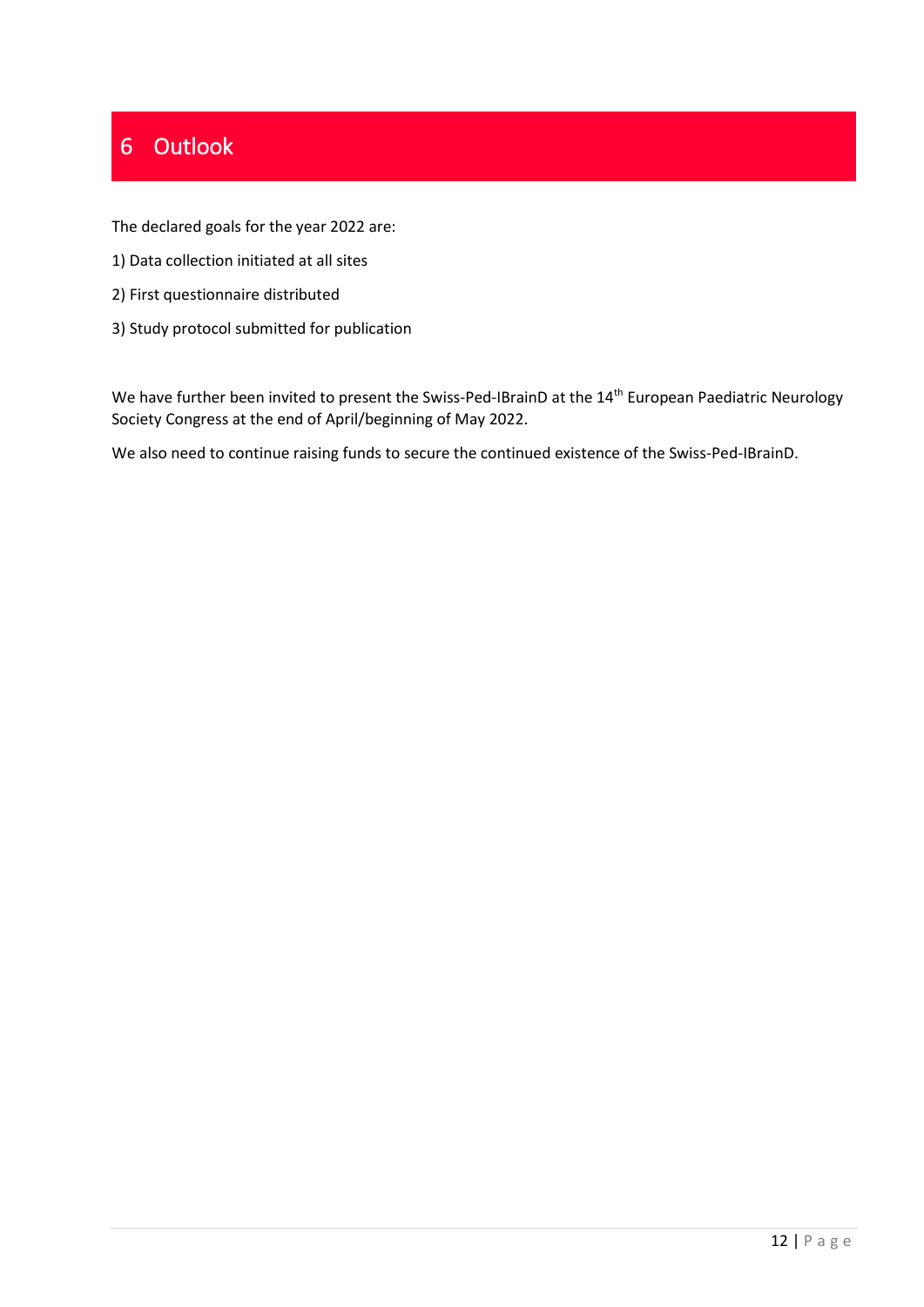## <span id="page-12-0"></span>7 Acknowledgements

We would like to thank all the participants and their families for taking an interest in the registry and allowing us to access their data. We are further very thankful to the local principal investigators for their collaboration and effort to advance the project.

We are also very grateful to the patient organization Swiss MS Society not only for their financial support but also for their inspiring commitment to the cause.

Further we express our thanks to Roche Pharma (Switzerland) Ltd, Novartis Pharma Schweiz AG, Sanofi-Aventis (Schweiz), the Fondation Johanna Dürmüller-Bol, and the PedNet Bern for funding us.